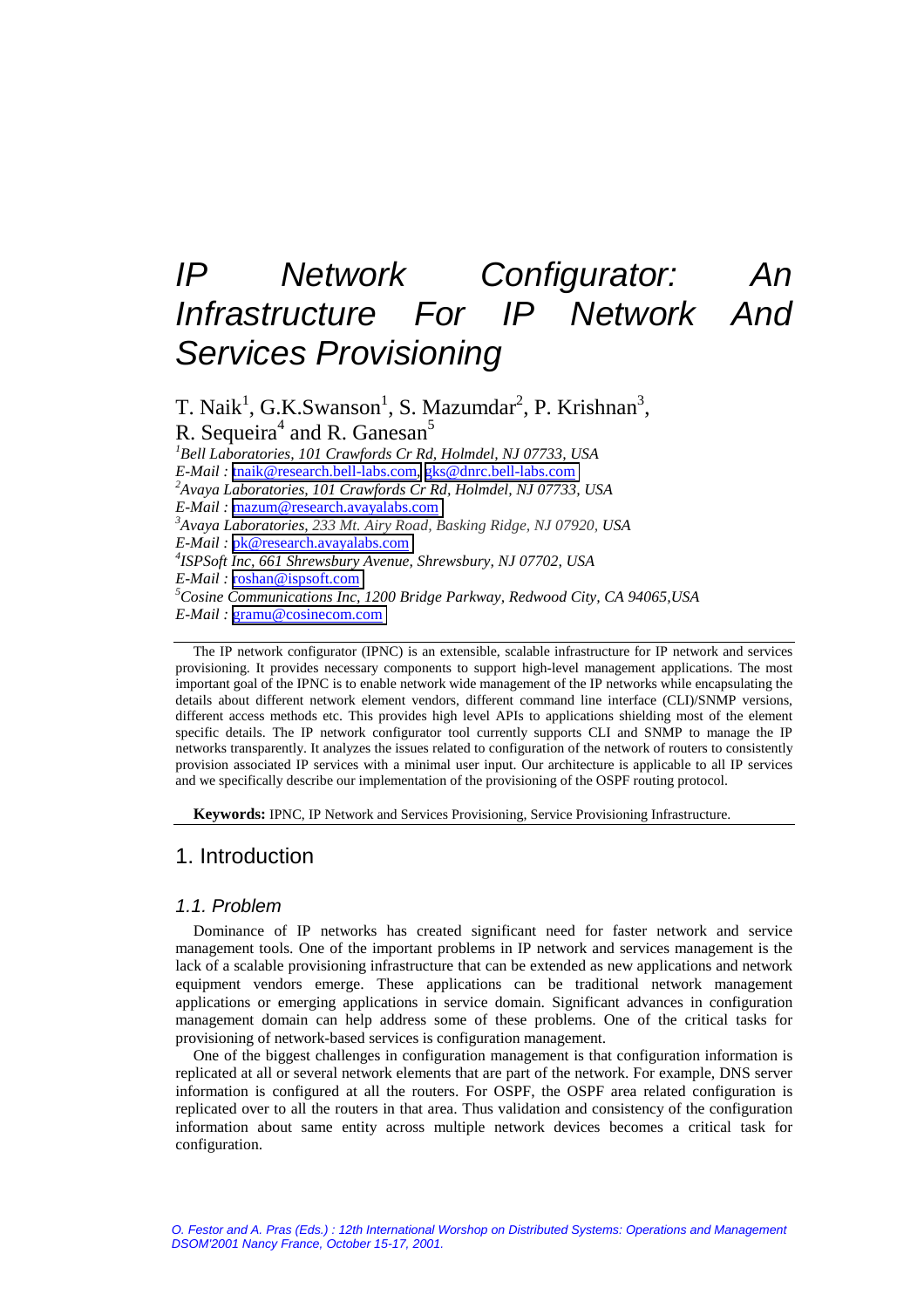The configuration information of the networks in IP network is stored, in the form of configuration files, in the routers. Since the router acts as a repository for the configuration information, the configuration of the network requires configuration of multiple routers. The configuration management of routers is very much vendor dependent. Some vendors prefer change of configuration information through the router specific command line interface (CLI) or loading of configuration file via tftp. Others prefer SNMP or TL1. Some others also support JAVA RMI, CORBA or HTTP interface for their EMS. As a result there is a no uniform way to configure routers from multiple vendors. The lack of uniform way to configure routers poses a real problem for configuration of network or network services as a whole because any change may require changing configuration of multiple routers from different vendors. Currently most routers support CLI and SNMP protocols for accessing information from routers and configuring the routers. The CLI interfaces are used to modify the configuration file and the messages are sent through a telnet session. The CLI commands are used to configure various components of routers by adding, deleting or modifying the components from the configuration files. The SNMP protocol is primarily used for monitoring and analysis of the network behavior though it can be used for configuration also in principle.

The state of the art in configuration management of router is manual modification of the configuration files of the routers. Although there exits several tools for device level configuration management (e.g. EMS supplied by the NE vendors), there are very few tools that provide on-line interactive provisioning of IP networks and supported services. Part of the reason is that IP networks span over heterogeneous network elements from different vendors and part of the reason is that SNMP protocol is used only for monitoring purposes. Difficulties involved in generic modeling of services exacerbate the problem. Currently, most network administrators log into multiple network elements (routers, switches etc.) and provision the network or services by issuing a set of commands using the element specific command line interface. Unfortunately these commands are vendor specific and as such it is very difficult to build generic tools.

Although we can use SNMP to configure the IP protocols and services, the reality is that many cases the MIBs are not fully implemented (e.g. row creation/deletion is not allowed), SNMP SET is disabled through configuration because of security risk or device level MIBS are not really modeled for network level configuration. The device level standardized MIBs only acts as repository of data but does not really model the IP services that need to be configured. CLI tend to have more configuration capabilities than other management protocols. This makes it very important to support CLI in a management tool. However, proprietary syntax of CLI is a big problem while dealing with a multi-vendor networks.

# *1.2. Our Solution*

From previous discussion it is imperative that there is a need for an infrastructure capable of shielding the heterogeneity of network elements. The heterogeneity could be due to different equipment vendors, different device access protocols e.g. telnet, tftp, SNMP etc. or due to different configuration methods e.g. CLI, SNMP, TL1 etc. It is also necessary to provide high-level APIs through sophisticated network and services models. IP Network configurator (IPNC) provides this infrastructure. It has a sophisticated model of IP Network. Currently IPNC provides APIs for OSPF, RIP and BGP<sup>1</sup>. Almost entire code is written in Java and it provides Java Swing based application as well as applet as front end GUI to IPNC server. Some of the features of IPNC are listed here.

Technical Features:

- Network wide configuration
- Support for multi-vendor network elements
- Transparent access to router using SNMP or CLI over telnet, modem, tftp
- Java based framework for adding support for new protocols
- Configuration sequencing
- Protocol specific logical network views
- Consistency checking of network wide configuration and elimination

<sup>&</sup>lt;sup>1</sup> RIP and BGP APIs are not fully supported currently.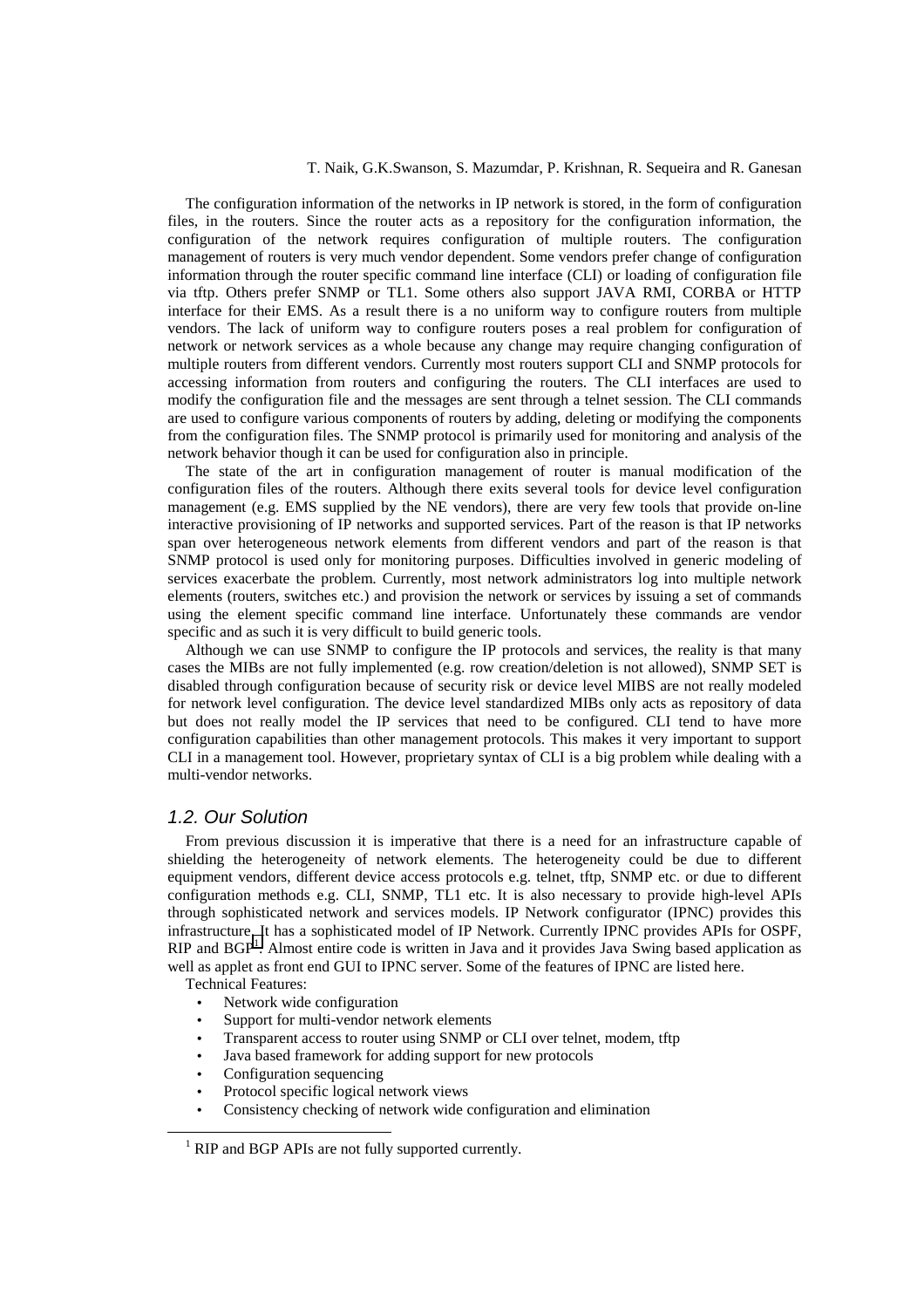- Router configuration file version management and disaster recovery
- Topology discovery
- Bulk configuration updates

Section 2.3 gives details about network wide configuration. Section 4 describes how IPNC support for multi-vendor network elements and transparent access. When configuring an IP network, changes may need to be made to several devices, as part of one configuration operation. Given an in-band access to the devices, it becomes imperative to sequence the changes intelligently to retain connectivity to the devices that need to be updated. The IPNC addresses this issue by implementing sequencing algorithms. The IP network configurator currently presents three views of the network: IP network view, OSPF view and Device View. Section 2.3.1 describes IPNC views. As more and more protocol and services are added to the tool, a new view will be added to each protocol/service. The various network views present protocol specific topological view the network in a hierarchical form. The hierarchy for each view is derived from the information structure of protocol or service being managed in that view. We shall not describe other features in more detail in this paper [1].

## *1.3. Related Work*

While many of the OSSs used in telephony world have embraced this idea of network wide provisioning, it is not a normal practice in IP world. The IPNC provides a unique platform for network wide IP provisioning. Several companies are trying to pave their way in service provisioning tools e.g. Astracon[5], Orchestream[8], Syndesis[9], Vertel[10] etc. It is unclear however, how modular, scalable and open some of these platforms are. Netsys [6] from Cisco helps detect inconsistencies in the network. Few companies tried to mimic GUI for CLI but this is not really a network wide provisioning.

## *1.4. Organization of the Paper*

We describe software architecture of IPNC in section 2. Section 2 also compares IPNC architecture to TMN's layered management architecture. Section 3 describes IPNC implementation architecture. Section 4 describes information model of the router agent components. Finally, we present our conclusions in section 5.

# 2. Software Architecture

The architecture of the IPNC is based on a layered architecture as shown in Figure 1. Although the layering of the IPNC can be viewed as an implementation of the TMN's layered management architecture, in our approach we have adopted multiple messaging protocols instead of one normally prescribed by the TMN. Our approach is also slightly different than the TMN layered approach. Unlike TMN, IPNC layers export API for the higher layer instead of implementing complete applications at these layers. Also, our implementation is tailored for the configuration management, though our architecture can be extended to support other management activities easily.

## *2.1. Network Element Layer*

At the bottom of the IPNC layered architecture is the network element layers that represents the network elements, such as routers, that are to be configured. The entities in the higher layer represent the entities in the network element layer. Current implementation of IPNC only supports the Routers.

## *2.2. Network Element Model Layer*

On top of the network element layer is the element management layer. The element management layer consists of three sub-layers: device access protocol layer, device access protocol mediation Layer and device model layer.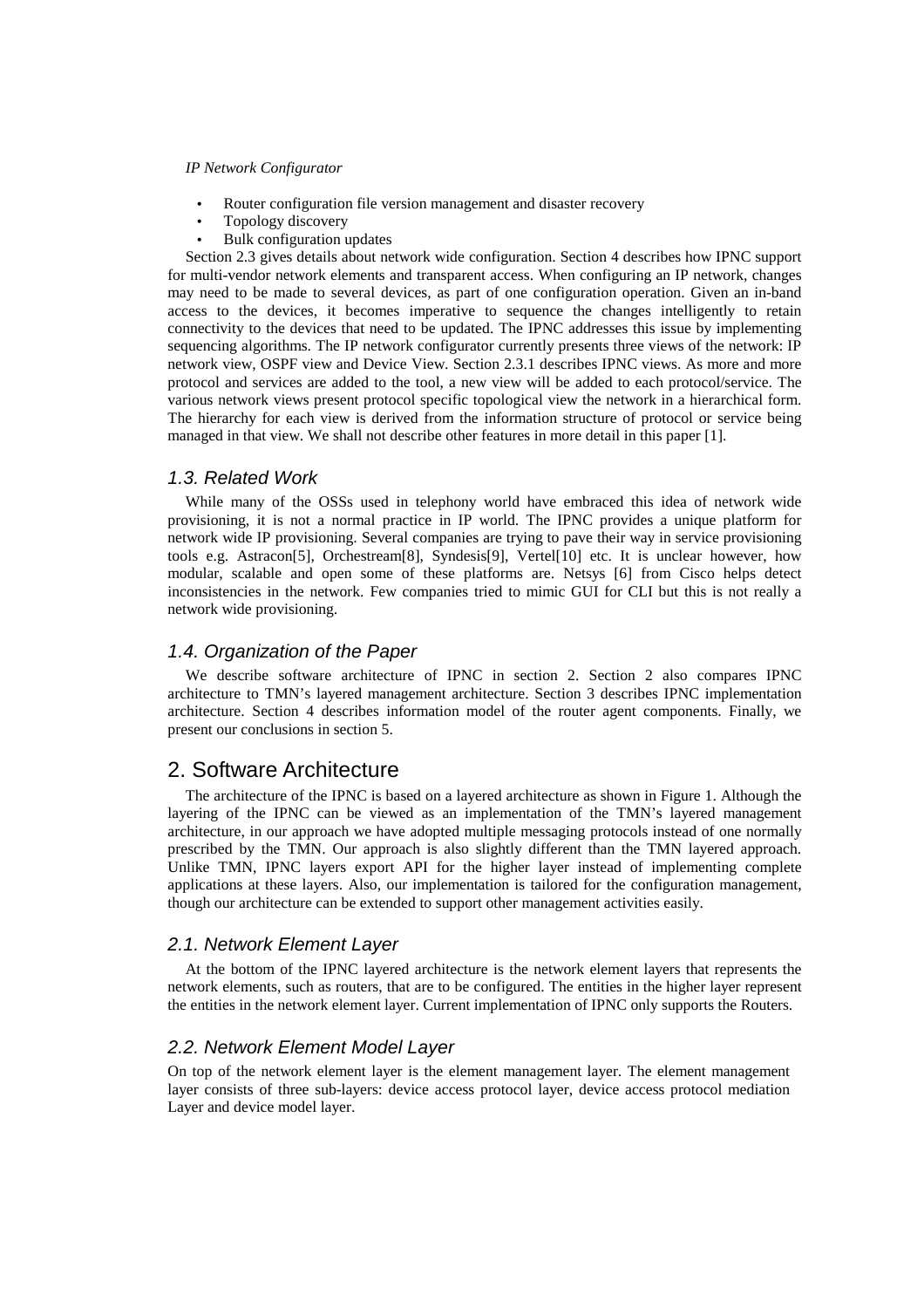# *2.2.1. Device Access Protocol Layer*

The device access protocol layer provides an abstraction of multiple protocols that can be used to communicate with the network elements. A particular network element can be reached through different access protocols depending on its capabilities. We assume that most of the network elements can be reached through telnet and some by modem and/or SNMP. The device access layer also provides access to specific network elements through indirect telnet – a telnet session through one of the neighboring network elements instead of direct session from management station. Indirect telnet can be very powerful technique especially when one needs to connect to a router to fix the very problem that prevents one to connect to that router at the first place.



*Figure 1. Layered Architecture of the IP Network Configurator*

## *2.2.2. Device Access Mediation Layer*

Since the device access protocol layer supports multiple protocols to communicate with the network elements, we need mediation service that can translate an implementation specific representation of the network information to the multiple message formats supported by device access protocol layer. The device access mediation layer provides a service for mapping information in the device model layer to the specific message protocol in the device access layer. In IPNC this layer provides vendor neutral Java RMI based APIs to higher layer and converts generic requests to device access specific format internally. This involves support for different vendor CLIs, SNMP etc.

# *2.2.3. Device Model Layer*

The Device Model layer represents the partial software image of the managed networks elements within the scope of the IPNC tool. The entities in the device model layer correspond to the entities of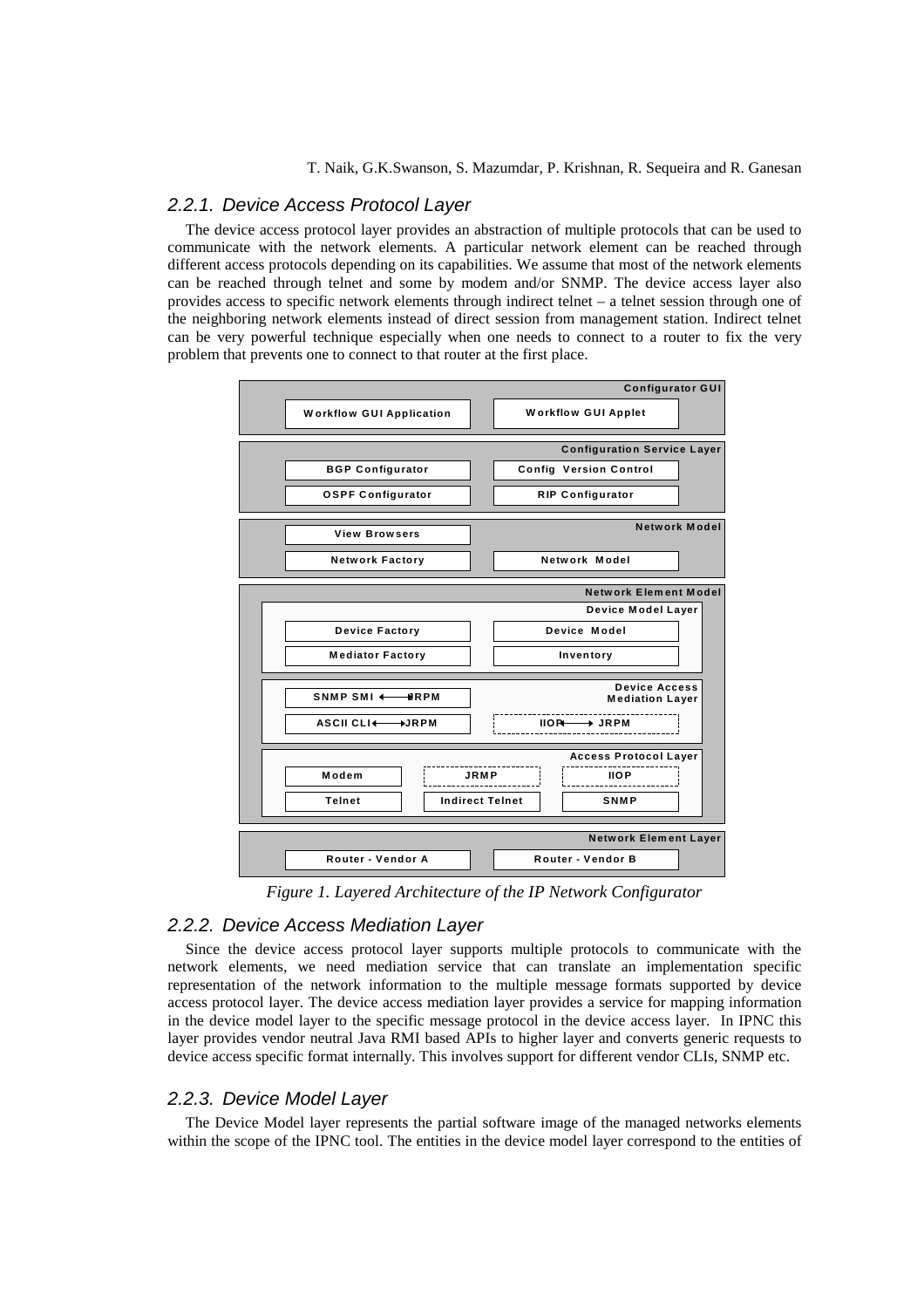the network element layer. The entities in the device model layer not only represent the hardware elements but also the software protocol entities that are also running in those hardware elements. Specifically for our case, device layer entities represent the routers, its link interfaces, configured IP interfaces on Link interfaces, software protocol entities that represents various IP services, such as routing protocols (OSPF, BGP, RIP etc.), management protocols (SNMP) and others. The entities in the device model layer represents the information needed to configure the network elements in network wide way. Currently, IPNC supports configuration and status. The IPNC can be easily extended to support statistics.

The device model layer also provides a set of services: Inventory, Device factory and Mediator factory. We use the inventory service to store the name, access information and some additional information about the routers within the scope of the IPNC tool as a persistent storage in a file. The inventory service also interacts with the element discovery tool to discover routers with the scope of the IPNC tool. The factory services provide mechanism for creating the device entities in a distributed way. The mediator factory provides mechanism to find vendor and device dependent mediation and access protocol entities for a specific device. The access to the mediator factory is only available to device factory. The device model layer abstracts the differences in the heterogeneous routers from multiple vendors and provides vendor, version and access independent model to the network layer.

#### *2.3. Network Model Layer*

The network Model layer maintains the relationship between the network elements, i.e. the routers (for our case), in a set of the network entities. The network entities are abstract entity that represents the connectivity between the network elements and also the hierarchy of the network elements. Network model maintain multiple graph (relationships between network entities), one for each protocol or service the routers support. For example, the network model maintains one graph for all the routers that are running IP protocol, one graph for all the routers that are running only the OSPF protocols. Based on the protocol specific information, we try to build hierarchy of the network. For example, in case of IP we maintain the hierarchy of the autonomous system (AS) and the IP subnets. The IPNC tool, the network is configured by changing the relationship between the hierarchy of network, the relationship between the routers and the network level parameters. The network elements that are part of the network get automatically configured as a part of the network configuration. Although we support configuration of devices explicitly, we do not recommend it because there is potential that the device configuration may not be consistent with the network wide configuration. For example setting OSPF hello interval on an interface to a value that is different form other interfaces on the same subnet will result in communication failure at OSPF layer. This can be avoided if that value is changed from OSPF subnet view, which results in setting the same value in all interfaces in that subnet. The network elements are configured based on specific protocol that they are running. Each configuration is only provided based on the relationship between network elements with respect to a specific network protocol. At a basic level, the IP network relationship is maintained based on the relationship between AS, IP subnets and IP interfaces of routers. The IP network entities at the network layer are defined to be distributed entities. Similarly for OSPF if a parameter value is required to be same across all routers in a particular area, then IPNC will present this parameter at area level. Modifying it at area level will make sure that all routers in that OSPF area are updated. This prevents inconsistencies caused by today's device centric configuration management.

## *2.3.1. Network Views*

As mentioned earlier, the IPNC currently present three views of the network: IP network view, OSPF view and Device View.

#### *2.3.1.1. IP Network View*

The Figure 2.describes a hierarchical of view of the IP network. At the highest level of the hierarchy is the global IP network which is collection of AS. Each AS contains a set of subnets and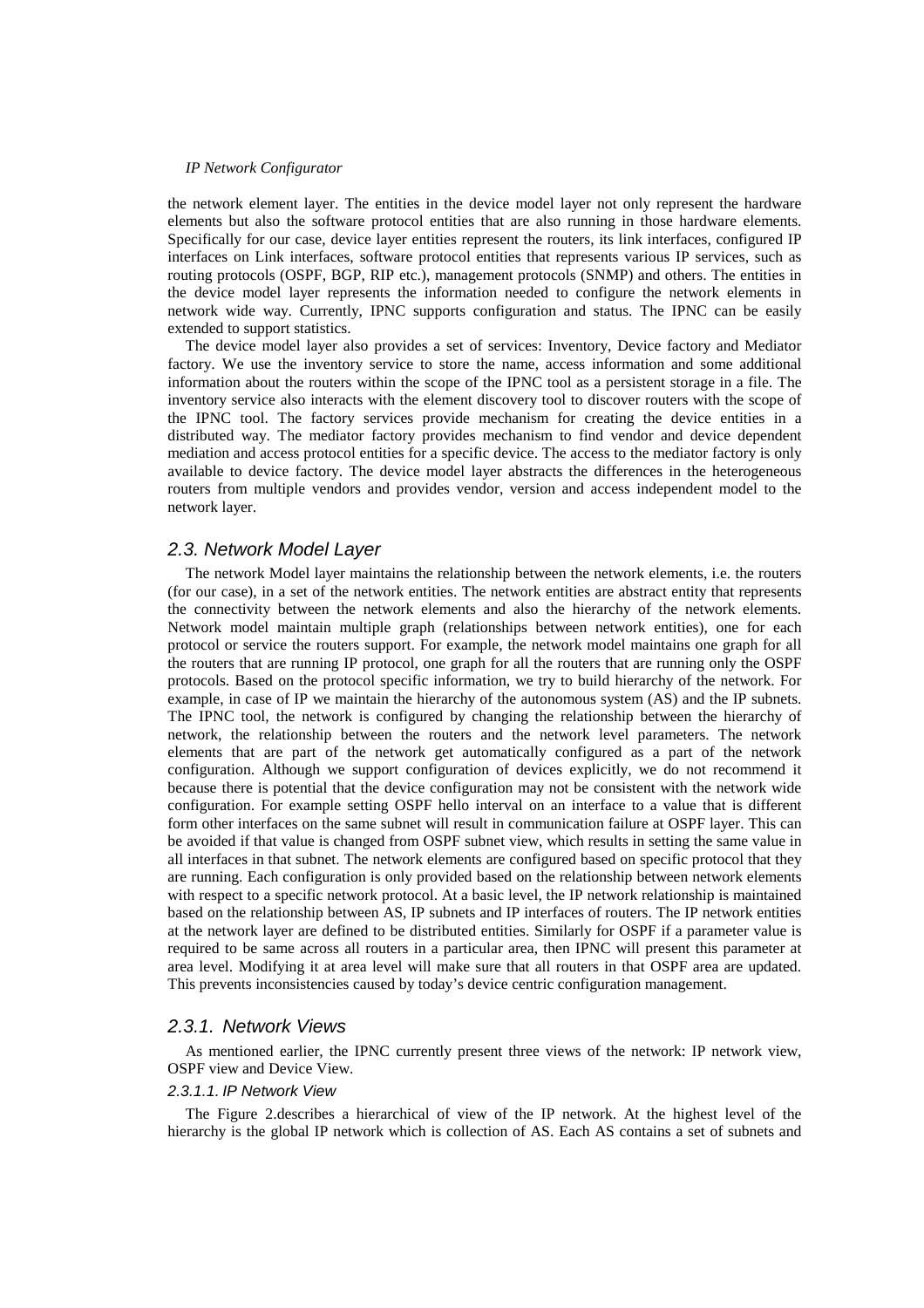connected by a set of routers. Each subnet contains a set of network interfaces of the associated routers that are in that subnet. Although, the routers are not strictly contained within the subnets, we show them just to associate the network interface to a router. Since a router may have interfaces in the multiple subnets, the same router may be shown multiple times.

| IP Network Configurator<br>a.<br>$\overline{\phantom{a}}$                                                                                                |                                                 |                                   |                                                                                       |  |  |  |  |  |  |  |  |
|----------------------------------------------------------------------------------------------------------------------------------------------------------|-------------------------------------------------|-----------------------------------|---------------------------------------------------------------------------------------|--|--|--|--|--|--|--|--|
| <b>File</b><br><b>Fdit</b><br>View<br>Change                                                                                                             | Admin<br>Tool                                   | Help                              |                                                                                       |  |  |  |  |  |  |  |  |
| Device<br>Policy<br>Network<br><b>OSPF</b><br><b>Ald Router</b>                                                                                          | لديرنا<br>Tel•<br>Recovery<br>Telnet<br>Checker | デ<br>$/$ Finz                     | <b>IP Network Configurator</b><br><b>Lucent Technologies</b><br>leil Labs Innovations |  |  |  |  |  |  |  |  |
| $\circ$ $\Box$ IP Network                                                                                                                                | $\mathbb{I} \mathbb{P}$ Network – Interface     |                                   |                                                                                       |  |  |  |  |  |  |  |  |
| $\circ$ $\Box$ AS 283<br>$\circ$ = 135.180.172.88<br>⊕ nc6.dnrc.bell-labs.com<br>$\circ$ = 1.0.0.0<br>$Q = 135.180.172.56$<br>© □ nc5.dnrc.bell-labs.com | Interface Id:<br><b>Subnet Mask:</b>            | 135.180.172.57<br>255.255.255.248 |                                                                                       |  |  |  |  |  |  |  |  |
| $\bigcap$ 135.180.172.57                                                                                                                                 | Link Config:                                    |                                   |                                                                                       |  |  |  |  |  |  |  |  |
| © Inc7.durc.bell-labs.com                                                                                                                                |                                                 | Parameters                        | Value                                                                                 |  |  |  |  |  |  |  |  |
| $\sqrt{135.180.172.58}$                                                                                                                                  | Type                                            |                                   | $\blacktriangle$                                                                      |  |  |  |  |  |  |  |  |
| $\odot$ = 135.180.172.24                                                                                                                                 | Speed                                           |                                   | $\circ$                                                                               |  |  |  |  |  |  |  |  |
| $\odot$ = 135.180.140.24                                                                                                                                 | Physical Address                                |                                   | 0010 7b87 6e22                                                                        |  |  |  |  |  |  |  |  |
| $\circ$ = 135.180.172.128                                                                                                                                | Admin Status                                    |                                   | <sup>1</sup>                                                                          |  |  |  |  |  |  |  |  |
| ⊕ Tnc1.dnrc.bell-labs.com<br>$\odot$ = 192.168.252.0                                                                                                     |                                                 |                                   |                                                                                       |  |  |  |  |  |  |  |  |
| $\odot$ = 135.180.172.48                                                                                                                                 | Oper Status                                     |                                   | 1<br>$\overline{\phantom{0}}$                                                         |  |  |  |  |  |  |  |  |
| $\circ$ = 10.2.1.0                                                                                                                                       |                                                 |                                   |                                                                                       |  |  |  |  |  |  |  |  |
| © □ nc3.durc.bell-labs.com                                                                                                                               |                                                 |                                   |                                                                                       |  |  |  |  |  |  |  |  |
| $\bigcap$ 10.2.1.1                                                                                                                                       |                                                 |                                   |                                                                                       |  |  |  |  |  |  |  |  |
| $\odot$ $\Box$ 135.180.172.8                                                                                                                             |                                                 |                                   |                                                                                       |  |  |  |  |  |  |  |  |
| $\odot$ = 10.1.1.0                                                                                                                                       |                                                 |                                   |                                                                                       |  |  |  |  |  |  |  |  |
| $\odot$ = 135.180.172.40                                                                                                                                 |                                                 |                                   |                                                                                       |  |  |  |  |  |  |  |  |
| $\odot$ = 135.180.172.16<br>$\circ$ = 135.180.172.64                                                                                                     |                                                 |                                   |                                                                                       |  |  |  |  |  |  |  |  |
| $\odot$   135.180.172.32                                                                                                                                 |                                                 |                                   |                                                                                       |  |  |  |  |  |  |  |  |
| $\circ$ = 192.168.253.0                                                                                                                                  |                                                 |                                   |                                                                                       |  |  |  |  |  |  |  |  |
|                                                                                                                                                          |                                                 |                                   |                                                                                       |  |  |  |  |  |  |  |  |

*Figure 2. The IP Network View* 

# *2.3.1.2. OSPF Network View*

 The Figure 3 describes the OSPF network view. It shows only the network that is currently in OSPF domain. As a result it only includes routers that are OSPF enabled. In addition, this view also imposes the OSPF hierarchy, which is key to enforce valid and consistent configuration updates in OSPF domain. User can view particular node of the tree and update corresponding entity. For example user can go to a particular area and modify authentication type used in the area. This will ensure that all routers in the area are updated with new configuration.

| IP Network Configurator<br>×                                    |                                                            |                                   |                    |                                        |                              |                        |       |                    |                                                                              |  |  |  |
|-----------------------------------------------------------------|------------------------------------------------------------|-----------------------------------|--------------------|----------------------------------------|------------------------------|------------------------|-------|--------------------|------------------------------------------------------------------------------|--|--|--|
| File                                                            | Edit                                                       | View                              | Change             | Admin                                  | Tool                         | Help                   |       |                    |                                                                              |  |  |  |
| Network                                                         | Device                                                     | OSPF<br><b>Ald Rocker</b>         | Policy<br>Recovery | (leh<br>$\overline{G}$ ecles<br>Tehnet | سيرها<br>$0 = 0$<br>$/$ Fing |                        |       |                    | IP Network Configurator<br><b>Lucent Technologies</b><br>Bell Labsimovations |  |  |  |
| <b>OSPF</b> Network<br>۰<br>Main ABR Virtual Link Distance NBMA |                                                            |                                   |                    |                                        |                              |                        |       |                    |                                                                              |  |  |  |
|                                                                 | $\circ$ $\Box$ AS 283                                      |                                   |                    |                                        |                              |                        |       |                    |                                                                              |  |  |  |
|                                                                 | $\odot$ $\Box$ Area 0.0.0.2<br>$\odot$ $\Box$ Area 0.0.0.1 |                                   |                    | Process ID:                            | 1313                         |                        |       |                    |                                                                              |  |  |  |
|                                                                 |                                                            | $\odot$ (135.180.172.56)          |                    | Router ID:                             |                              | nc5.dnrc.bell-labs.com |       |                    |                                                                              |  |  |  |
|                                                                 |                                                            | $\circ$ = 135.180.172.48          |                    |                                        |                              |                        |       |                    |                                                                              |  |  |  |
|                                                                 |                                                            | $\circ$ $\Box$ nc5.dnrc.bell-lab: |                    | <b>Maximum Paths:</b>                  | $\overline{\mathbf{4}}$      |                        |       |                    |                                                                              |  |  |  |
|                                                                 |                                                            | 135.180.172.49                    |                    | <b>Set Timers:</b>                     |                              | Delay <sup>5</sup>     |       | Hold <sup>10</sup> |                                                                              |  |  |  |
|                                                                 |                                                            | ⊕ finc6.durc.bell-lab             |                    |                                        |                              |                        |       |                    |                                                                              |  |  |  |
|                                                                 |                                                            | $\odot$ = 135.180.172.64          |                    | Ignore Mospf Lsa : □                   |                              |                        |       |                    |                                                                              |  |  |  |
|                                                                 | $\Phi$ = $Anea$ 0.0.0.0                                    |                                   |                    | Log Adjacency Change:                  |                              |                        |       |                    |                                                                              |  |  |  |
|                                                                 | $\odot$ $\Box$ Area 0.0.0.13                               | $\circ$ = 135.180.140.24          |                    |                                        |                              |                        |       |                    |                                                                              |  |  |  |
|                                                                 |                                                            | $\circ$ $\Box$ nc1.dnrc.bell-lab: |                    | Auto Cost Refer                        | 100                          |                        |       |                    |                                                                              |  |  |  |
|                                                                 |                                                            | 135.180.140.26                    |                    | Network:                               |                              |                        |       |                    |                                                                              |  |  |  |
|                                                                 | $\Phi$ = Area 0.0.0.20                                     |                                   |                    |                                        |                              |                        |       |                    |                                                                              |  |  |  |
|                                                                 |                                                            |                                   |                    | <b>IP Address</b>                      |                              | Wild Card Bits         |       |                    | Area                                                                         |  |  |  |
|                                                                 |                                                            |                                   |                    | 135.180.172.42                         | 0.0.0.0                      |                        |       | 0.0.0.0            |                                                                              |  |  |  |
|                                                                 |                                                            |                                   |                    | 135.180.172.49                         | 0.0.0.0                      |                        |       | 0.0.0.1            |                                                                              |  |  |  |
|                                                                 |                                                            |                                   |                    | 135.180.172.57                         | 0.0.0.0                      |                        |       | 0.0.0.1            |                                                                              |  |  |  |
|                                                                 |                                                            |                                   |                    |                                        |                              |                        |       |                    |                                                                              |  |  |  |
|                                                                 |                                                            |                                   |                    |                                        |                              |                        |       |                    |                                                                              |  |  |  |
|                                                                 |                                                            |                                   |                    |                                        |                              |                        |       |                    |                                                                              |  |  |  |
|                                                                 |                                                            |                                   |                    | Add                                    |                              | <b>Delete</b>          |       |                    |                                                                              |  |  |  |
|                                                                 |                                                            |                                   |                    |                                        |                              |                        |       |                    |                                                                              |  |  |  |
|                                                                 |                                                            |                                   |                    | Configure                              |                              |                        | Reset |                    |                                                                              |  |  |  |
|                                                                 |                                                            |                                   |                    |                                        |                              |                        |       |                    |                                                                              |  |  |  |

*Figure 3. The OSPF Network View*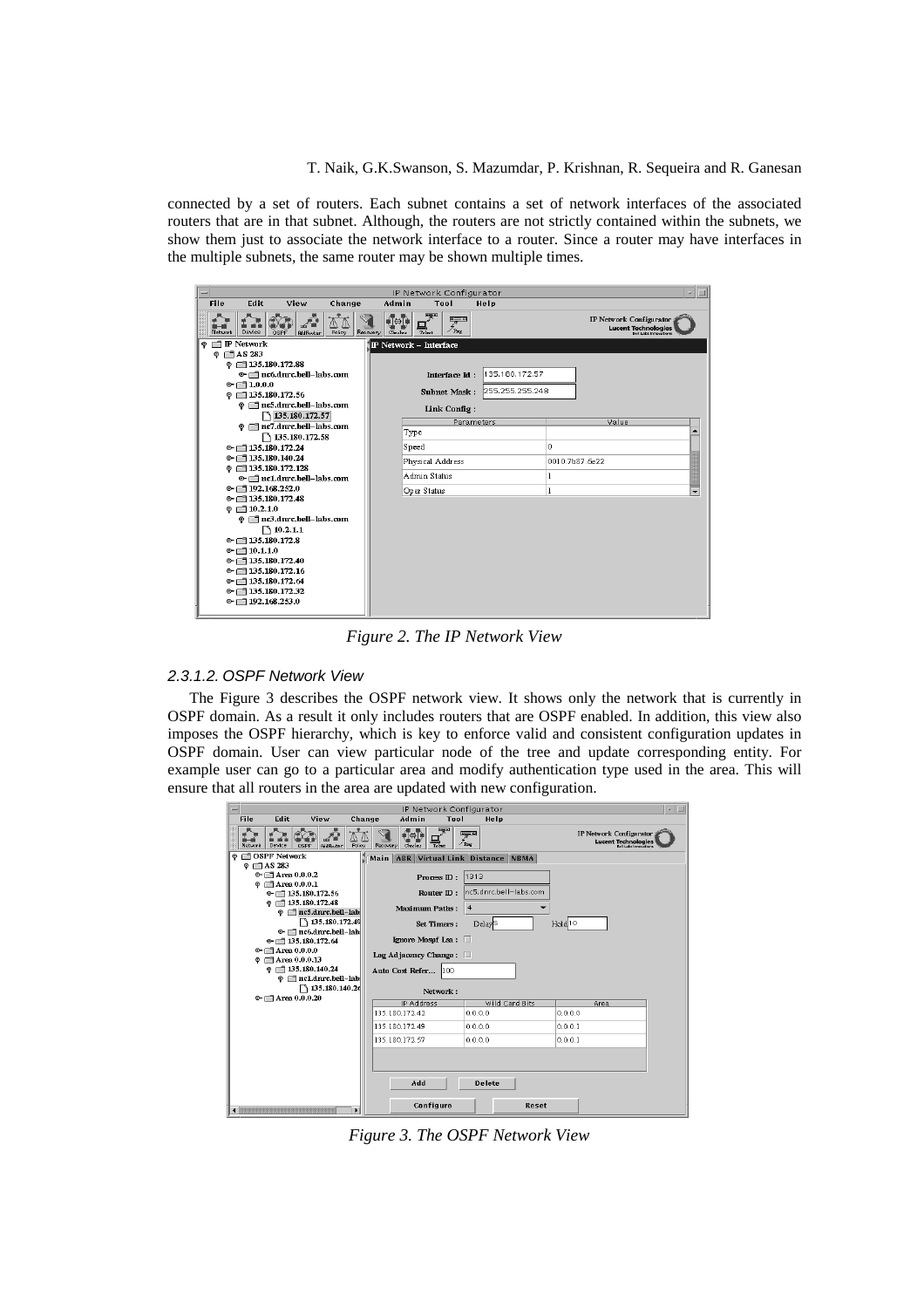#### *2.3.1.3. Device View*

The Figure 4 describes the device view. The device view is a typical way the network elements are managed in commercial network management platform. In the device view no network level aggregation is shown. However, we do provide mechanism by which user can filter the content of the view. All the routers are aggregated at the AS level. For each router, the link interfaces and protocols are aggregated in two separate groups. For each link interface, all the IP network interfaces are shown. For each protocol that the router supports an entry is displayed under the protocols group.



*Figure 4. The Device View* 

#### *2.3.1.4. View Browsers*

As a convenience for the programmer, we provide a set of view browsers for each of the view. The view browser filters out the routers and sub network that do not fit the specific view from the generic IP network view. The view browsers are registered with the RMI registry with a well-defined URL such that they can be found globally using the URL.

# *2.4. Configuration Service Layer*

The configuration service layer defines one distributed entity for each of the IP protocol or service need to be configured, in addition to a set of common services required by the configurator. The configuration service layer provides the "business logic" for the configuration of the IP protocols and services. The entities for each of the configuration service are defined to be distributed entities. The configuration specific services are located using a service finder mechanism. The current IPNC tool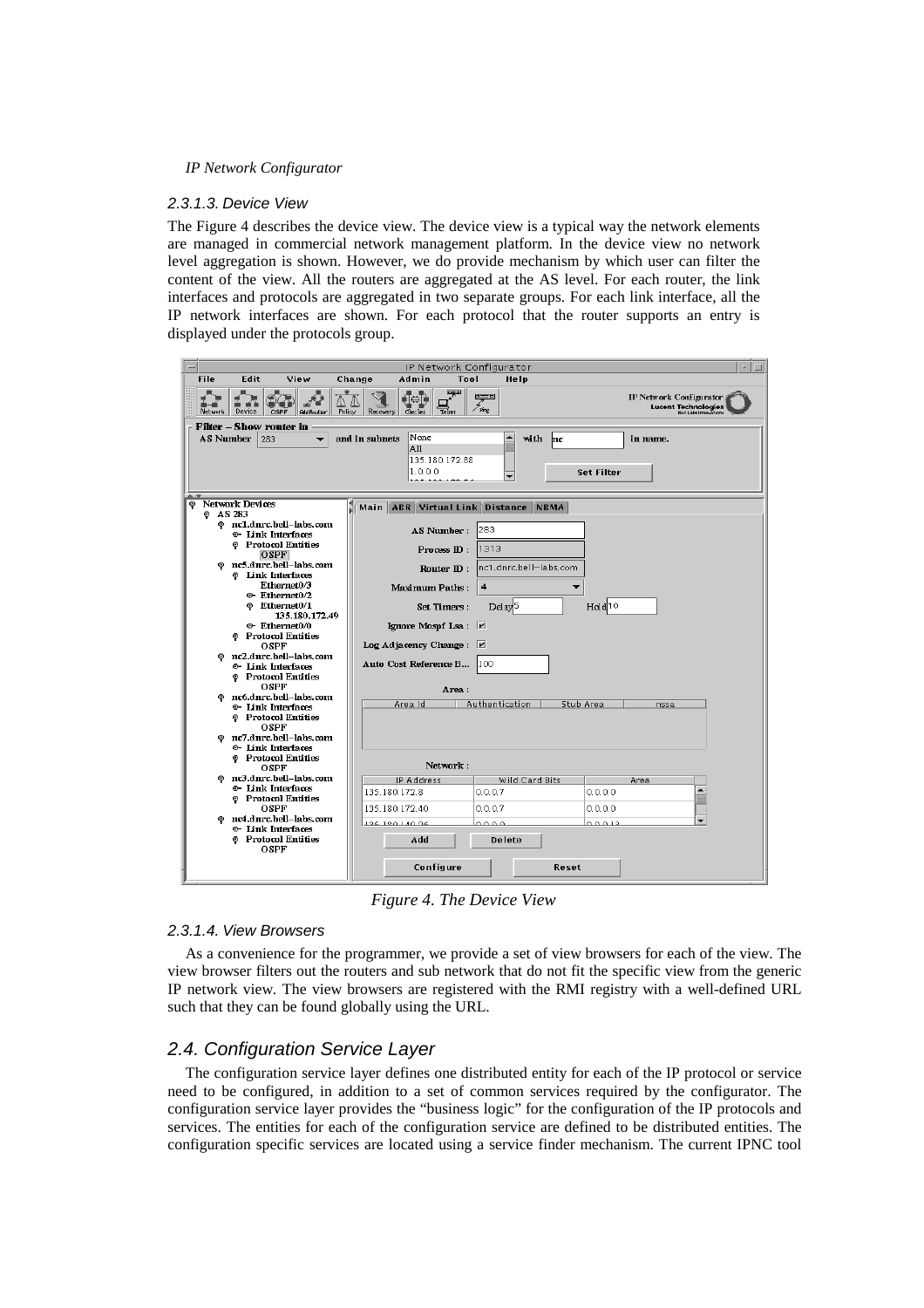defines following configuration services: OSPF configuration, versioning of router configuration. We also have partial support for RIP and BGP. The actual configuration related application is implemented at this layer and it provides an API for GUI based application or any other applications to invoke the service.

# *2.5. Configurator GUI*

Finally, the configurator applications are defined as a set of web enabled workflow applications. These workflow applications are designed based on the configuration of the specific protocols. The front-end for these applications are a set of HTML pages containing applets. These HTML pages are downloaded from the WEB server, which is co-located with the IPNC server. The applets use RMI to communicate with objects in the IPNC server. The GUI provides capabilities like protocol specific views of the network to provision protocol specific tasks, front end for configuration consistency checking of the network, front end for topology discovery, front end for versioning/backup/restoration of the router configuration files etc.

# 3. IPNC Implementation Architecture

In Figure 5 the implementation architecture of the IPNC is described. Almost entire implementation of the IPNC architecture is based on the Java technology. Entities in various layers communicate with each other using Java RMI. The Device, Network and Configuration service layer



*Figure 5. Implementation Architecture of the IPNC*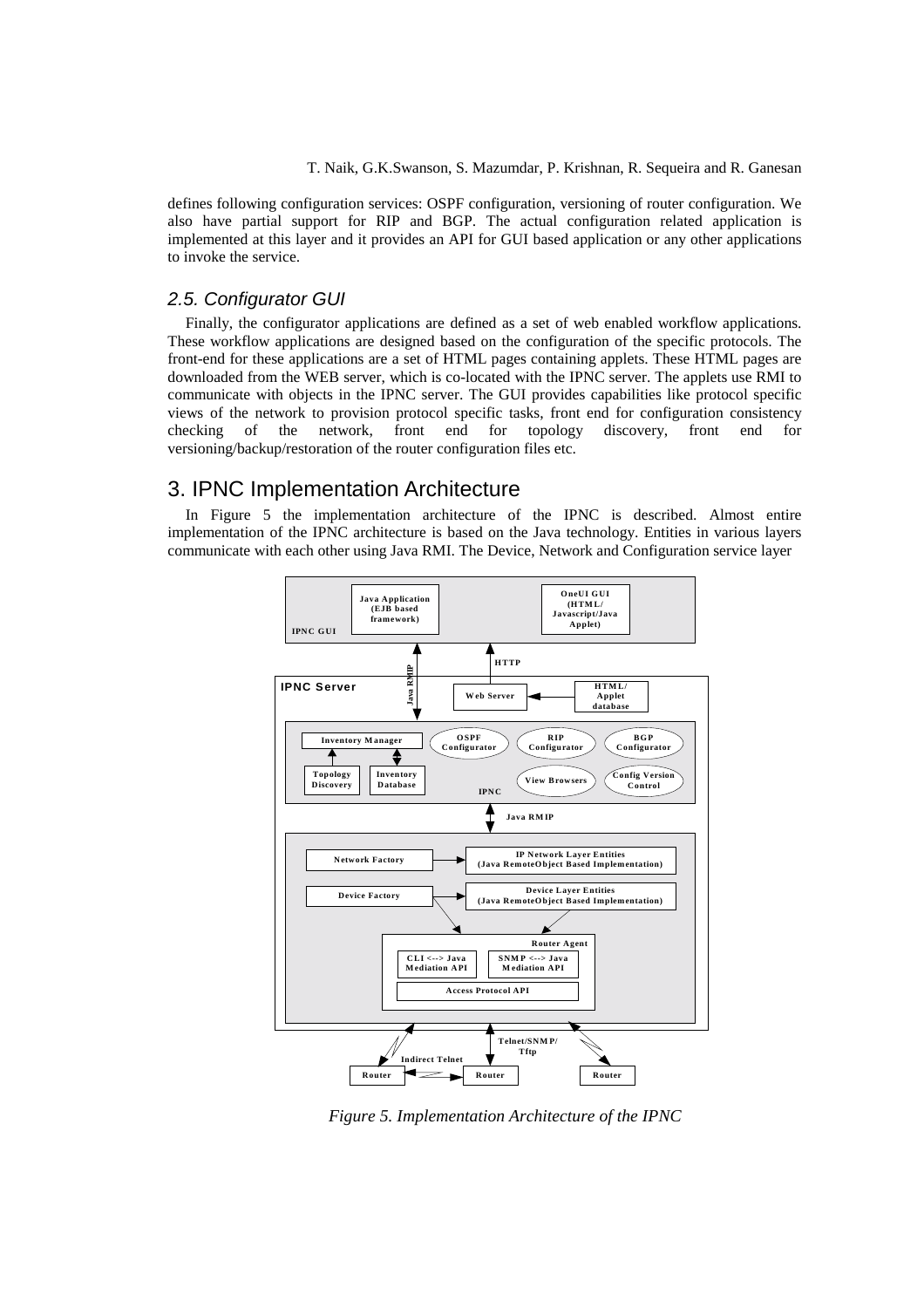entities are implemented in a single server framework, i.e., all the entities run in a single server or process though we use multi threading inside.

The *RouterAgent* object implements the entities in the DeviceAccess and the Device Mediation layers. The *InventoryManager* object along with the Topology Discovery Inventory Database implements the Inventory service of the Device Model layer. The DeviceFactory and NetworkFactory map to the *DeviceFactory* and *NetworkFactory* objects respectively. The entities of the Device and Network Model are implemented as remote Java objects.

When server starts-up, the *NetworkConfigurator* object is initialized which in turn initializes the *InventoryManager, DeviceFactory, NetworkFactory* objects. The *NetworkConfigurator* object then uses the *NetworkFactory* to initializes the server information based on the names of the router in the inventory. The Network Factory uses the Inventory Manager to read its inventory database. For each router in the inventory database, the *NetworkFactory* then creates and initializes an instance of a router using the *DeviceFactory*. Before each instance of the router is created, the network creates an instance of the network entities for each the network (As, subnet, area etc.) to which the router belongs. As the routers are initialized, a graph of the IP and OSPF network is incrementally built based on the information available in the routers.

The network view browser objects provide complete navigability to all of the objects using any of the following supported views: IP, OSPF, Device. The application logic for the OSPF, RIP and BGP configurator objects is implemented in the network and device entity directly and as such there are no specific configurator objects.

# 4. Information Model of the Router Agent Components

The architecture of the Router agent as shown in Figure 6 consists of four layers. Vendor independent Java API for accessing the router, an access method selection layer, protocol adapters and message mediators. The access method selection layer provides a mechanism to select a specific mediator (CLI, SNMP etc.) and protocol adapter (telnet, indirect telnet, tftp, SNMP, RMI, CORBA etc.). The message mediator maps java API calls to device specific message format. Specific protocol adapters are dependent on the protocol interface provided by the actual routers. Currently most routers provide Telnet and SNMP. Few vendors provide Java VM and ORB. The IPNC can be easily extended to support these vendors.



 *Figure 6. The Architecture of the Router Agent*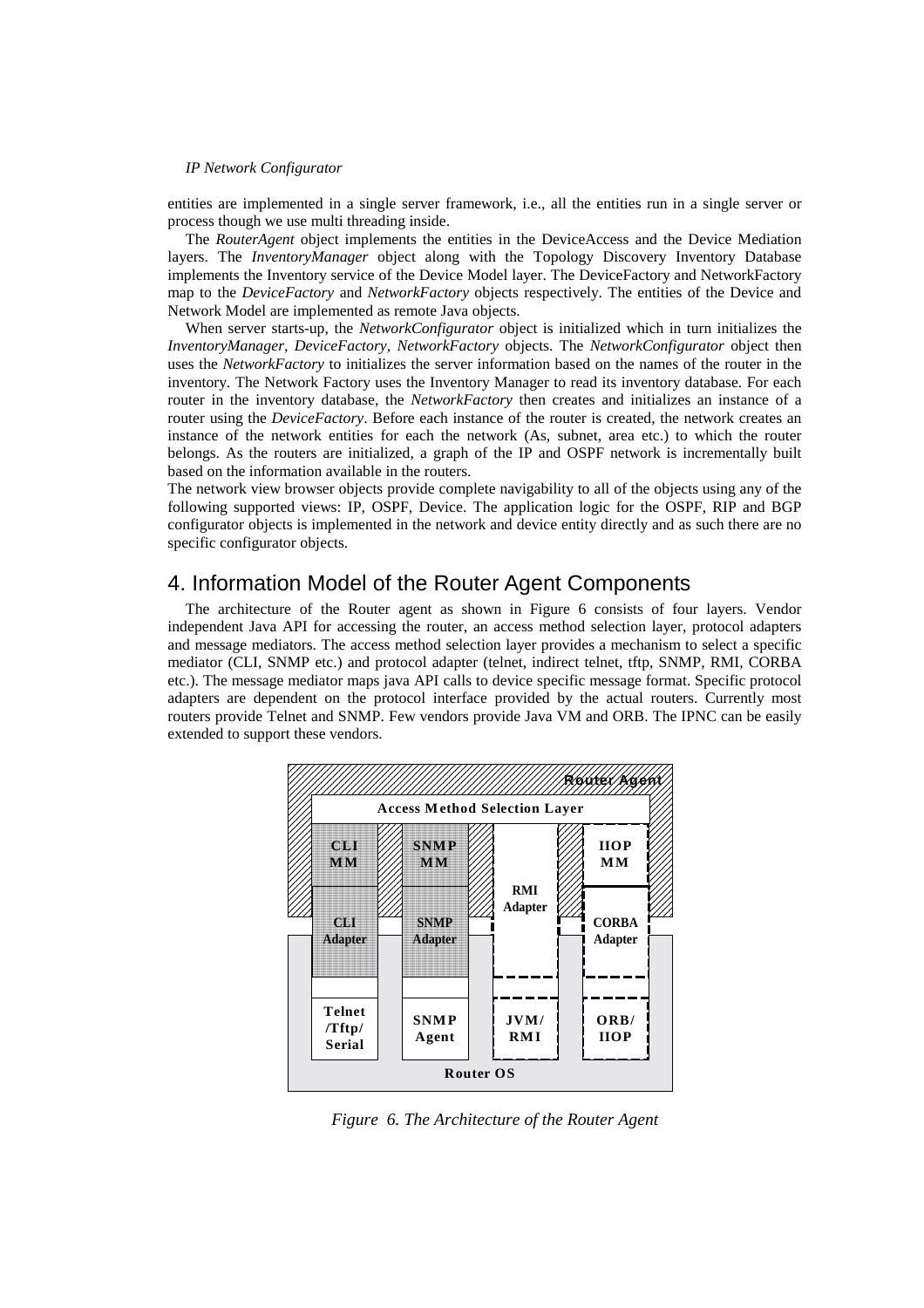The Figure 7 shows the various components of the router agent and their relationship. The *RouterAgentFactory* creates a *RouterAgent* object for specific router vendor. The *RouterAgentFactory* uses the vendor id of the router in the *RouterInvEntry* to select a specific type of router agent. The *RouterAgent* is comprised of following entities: *RouterInvEntry*, *RouterInfoAgent*, one or more mediator, one or more protocol adapters for each type of mediator, and *RouterConfigAgent* objects for configuration of the router.



*Figure 7. Information Model of Router Agent Components* 

The *RouterAgentFactory* creates an instance of the *RouterAgent* object and pass the *RouterInvEntry* reference to the *RouterAgent*. The *RouterAgent* then instantiates its other components based on the information in the *RouterInvEntry* object. It creates one instance of specific type (telnet, indirect telnet, SNMP, etc.) of protocol adapter. It also creates instance of each type of message mediator (CLI, SNMP etc.) and then associates message mediator to the corresponding protocol adapter. The *RouterInfoAgent* object represents the cached information of the remote Router. The references to the *RouterConfigAgent* are obtained by invoking *get<Protocol>RouterAgent()* method. The *RouterConfigAgent* provides both buffered and unbuffered write access to the remote Router. Figure 8 describes a specific instance of RouterAgent and its components.



 *Figure 8. A Specific Instance of Router Agent and its Components* 

## *4.1. Inheritance Hierarchy of the Router Agent Components*

Figure 9 describes the protocol/vendor specific extension of *MessageMediator* objects. The *MessageMediator* objects convert router information in Java format to the protocol specific message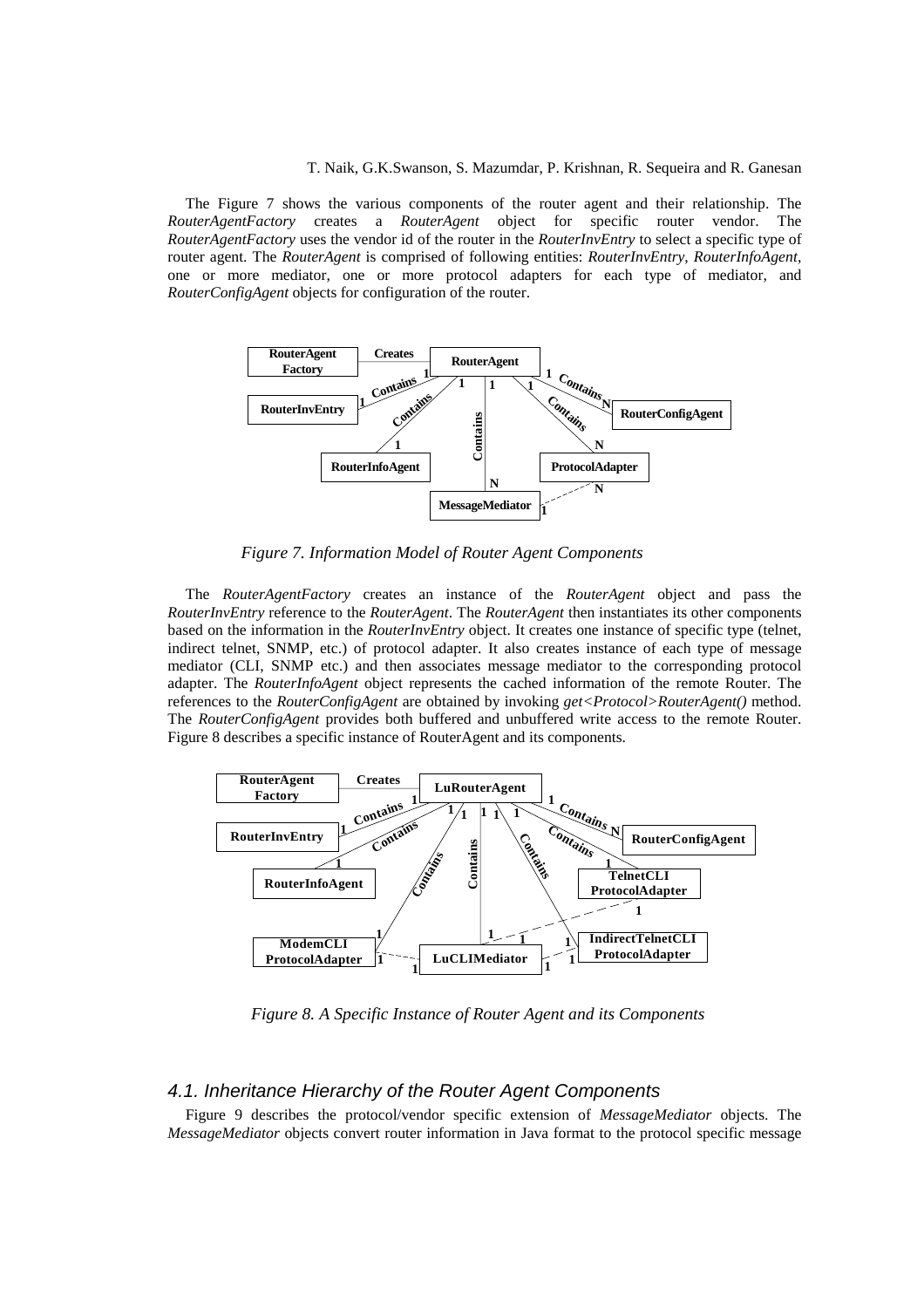

*Figure 9. The Inheritance Hierarchy of the Message Mediators* 

format and vice versa. The *MessageMediator* is first extended for each type of message format, e.g. CLI and SNMP. Then it is extended for each vendor's product. A vendor may have one or more *CLIMediator* extensions depending on how many different types of CLI does a vendor support. This extensibility is very useful in today's dynamic environment where acquisition of a company brings a product with different management interface or format. SNMPMediators can also be extended to support version specific behaviors. It is also possible to use different types of mediator for same device e.g. SNMPMediator for gets and CLIMediator for sets. The CLIMediators essentially converts Java name value pair list to vendor dependent CLI commands and vice versa e.g. ospfIf.setOspfHelloInterval("10") Java RMI call is translated to CiscoCLIMediator.setRouterIf(Properties nvp) where nvp is a name value pair list containing SNMP equivalent name ospfIfHelloInterval and value 10. This in turn executes "ip ospf hello-interval 10" CLI command on a router in appropriate configuration context. Similarly SNMPMediator converts SNMPMediator. setRouterIf (Properties nvp) to same command.



*Figure 10. The Inheritance Hierarchy of the Protocol Adapters*



Figure 10 illustrates the inheritance hierarchy of the access protocol specific ProtocolAdapters. The ProtocolAdapters transparently manages the connection setup, termination and messaging